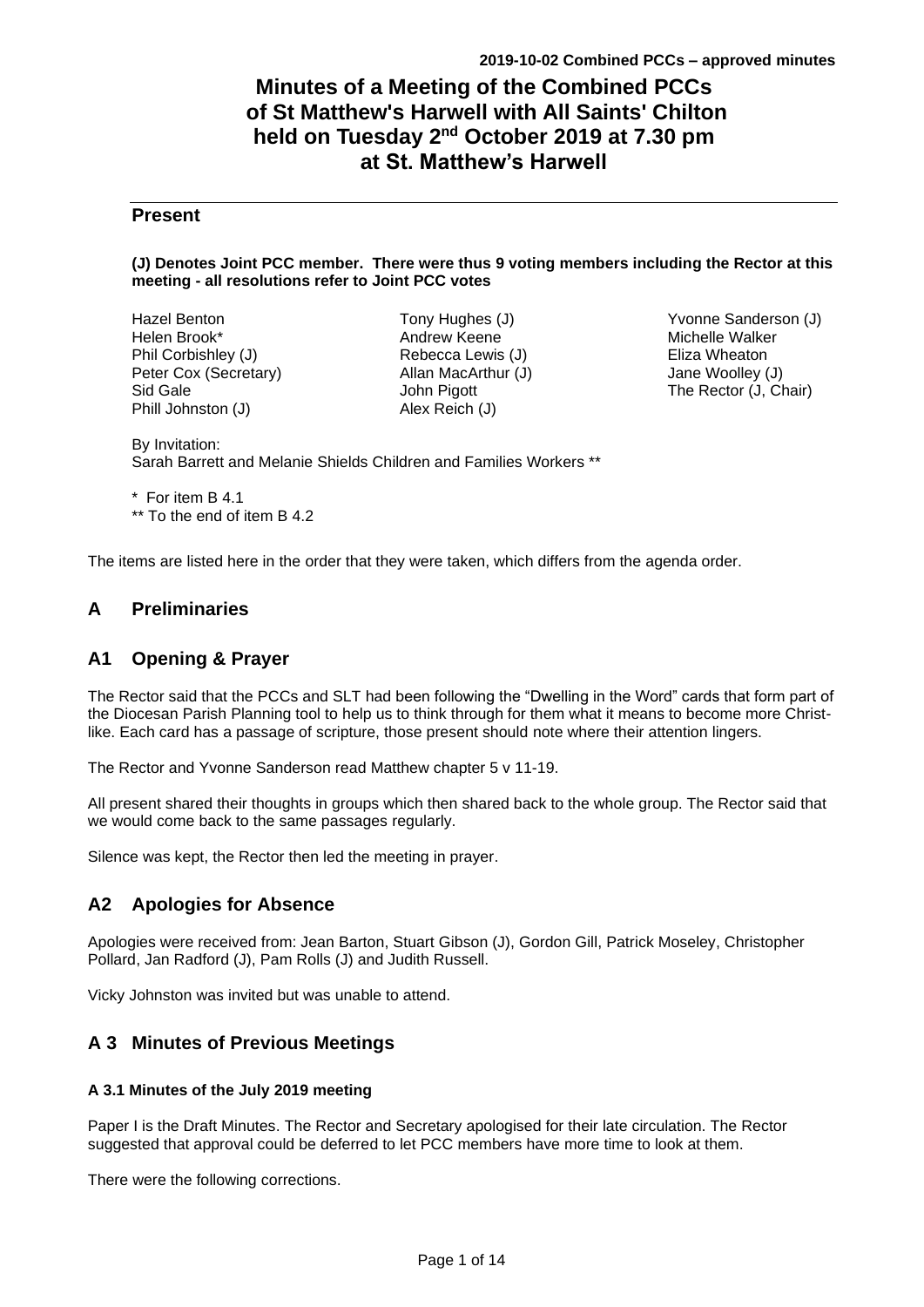### **B4 World Mission B 4.2 Proposed Albania Partnership** First Action box "Schloss" changed to "Shkoze".

**The Minutes were approved.** On approval the minutes were signed by the Rector.

# **A4 Actions / Matters arising**

Paper J refers, reproduced here with updates:

### **FROM OCTOBER 2018 MEETING:**

### **ITEM B 5 Worship Services**

**Action:** Combined PCC Secretary to add "Review of Worship Services" to October 2019 Agenda **Status:** In Hand. The Rector said that it was important that we look at this, though time constraints mean it is deferred to the next meeting.

### **FROM APRIL 2019 MEETING:**

### **ITEM B 2.4.3 Didcot Emergency Foodbank**

#### **Heading 2: Response to Emergency Appeals heading**

**Action:** World Mission Group to consider giving to disaster appeals and restricted giving to World Mission **Status:** Deferred to October 2019 Meeting. **October 2019 Meeting Update:** Deferred to January 2020 Meeting

### **FROM THE JULY 2019 MEETING**

### **ITEM B 2.4.2. CAP Centre**

Action: Rector to circulate CAP Centre Accounts **Status: Not yet done Action:** Rector to discuss SOFEA Oxford with Liz Roberts and Sue Bright **Status: Not yet done**

### **ITEM B 4.2 Proposed Albania Partnership**

**Action:** World Mission Group to submit a paper on the proposal to support the Mission in Shkoze to the October Combined PCC meeting.

**Status:** Included in WMG paper for October 2019 CPCC meeting.

**Action:** World Mission Group to bring proposed allocation of annual funds to the October Combined PCC meeting.

**Status: Paper Submitted to October 2019 CPCC meeting** 

### **ITEM C 1.3 Annual Re-Adoption of Data Protection Policy**

**Action:** Rector and Church Administrator to adapt policy in discussion with Chris Pollard. **Status: Ongoing**

**Action:** Combined PCC Secretary to add to October CPCC meeting agenda. **Status: Held over to January 2020 meeting.**

**ITEM C 2.2 Electronic Giving** 

### **Paper J Proposal 1: To Promote Amazon Smile use among congregations.**

### **Action:** Rector to talk to PCC Treasurers

**Status: October 2019 meeting Update:** Jane Woolley said that this has been mentioned in the Notice Sheets.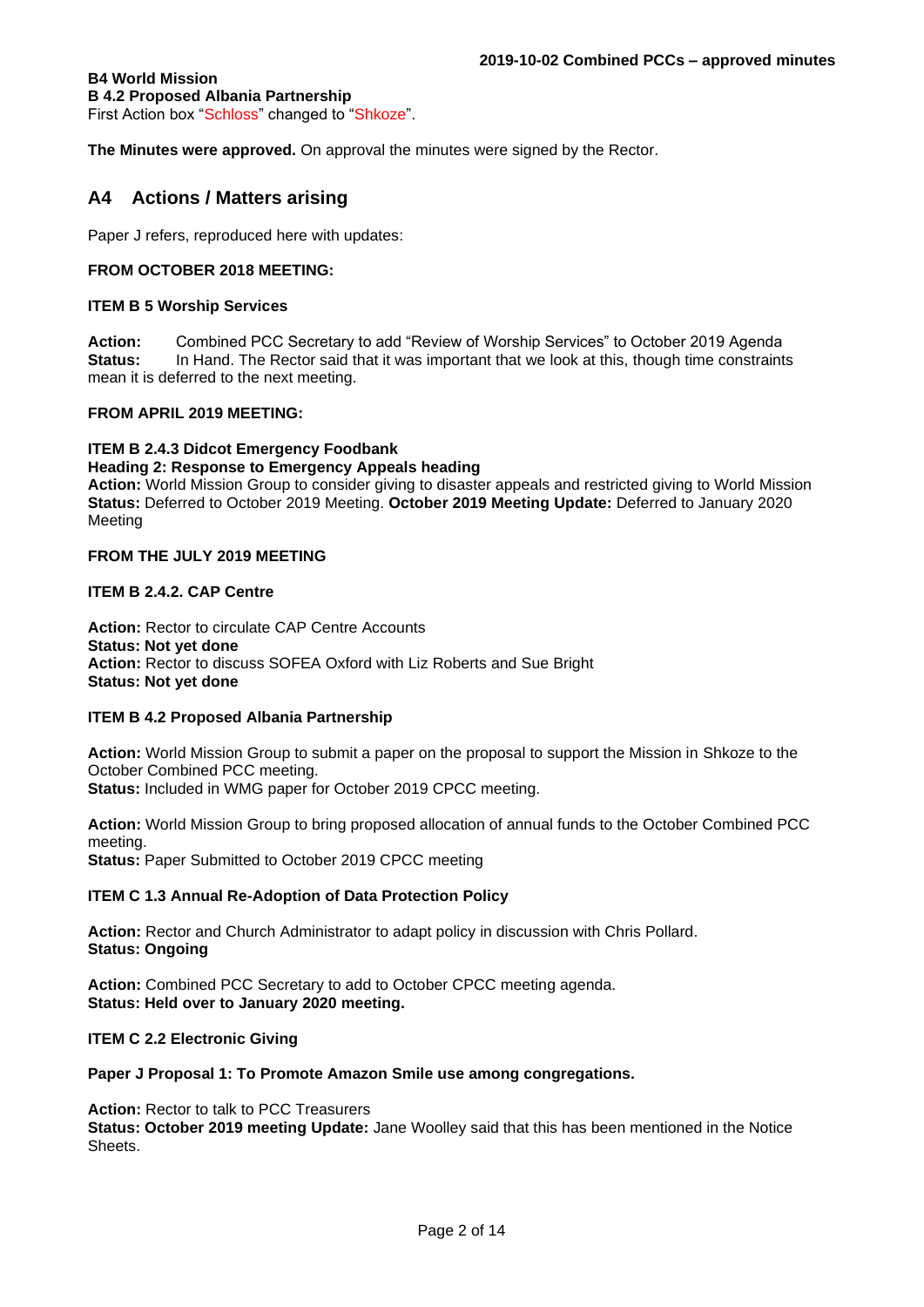# **ITEM C 2.4 Children and Families Worker (CFW) Funding**

**Action:** Rector to inform Children and Families' Workers of CPCC decision and schedule vision and funding discussions between now and early 2020 **Status:** In Hand

# **ITEM C 4.4 PCC and SLT Away Day**

**Action:** Rector to conduct Doodle poll of PCC members for availability and select the best date. **Status: Doodle poll in progress. October 2019 meeting Update:** The Rector said that the poll is now complete, but the date is to be decided.

# **A5 Meeting Dates and A6 Annual Agenda Setting**

These two items were taken together.

Paper H refers: PCC and Annual meeting dates for 2020 with agenda items.

Jane Woolley proposed that we continue the pattern of meetings as in 2019. We also need to set suitable dates for the Annual Parochial Church Meetings, which have to take place before the end of April and are affected by the date of Easter.

Last year there were 4 Individual PCC meetings for each church and 4 Combined PCC meetings. Individual meetings alternating with Combined meetings each month, and no meeting in March, June, August and **December** 

She asked if the allocation of Annual agenda items to meetings was satisfactory, e.g. Budget in November and Approval at the Individual meetings in February and Accounts approved in February.

Sid Gale asked if it was guaranteed that the Parish Share information would be ready by the October meeting next year as it was only finalised at the Deanery Synod a couple of days ago. The Rector said that the Treasurers had been in touch before the meeting and it was discussed at the Joint section at the start of the last Individual PCC meetings. It is a big part of the parishes' annual budget.

Jane Woolley mentioned that the proposed date of the All Saints' APCM clashes with a Holy Communion Service, which is a longer service and could be rescheduled. Discussion ensued and the Rector proposed that this decision is left to the All Saints' PCC to decide.

As there are a number of agenda items to cover at Combined PCCs which can mean long meetings, it was suggested that another Combined PCC meeting could be scheduled. Discussion ensued:

- An extra meeting may mean we have 5 long meetings.
- The Rector said that there is a lot to cover at Combined PCC meetings review of all ministries, Staffing, Data Protection, Safeguarding, Vision in 4 meetings of 2 hours each.
- There was some discussion about whether the meetings should be longer.
- We could have an extra meeting in June specifically to discuss strategic items which tend to be squeezed out of the scheduled meetings such as Vision 2020 and any issues on this from the Away Day.
- The Rector said that we should keep the issue under review and keep a June meeting in mind as an option.

The Rector proposed that we accept the PCC meeting dates and agenda items as described in Paper H and allow All Saints' PCC to decide if the Holy Communion Service should be moved. **No Objections.**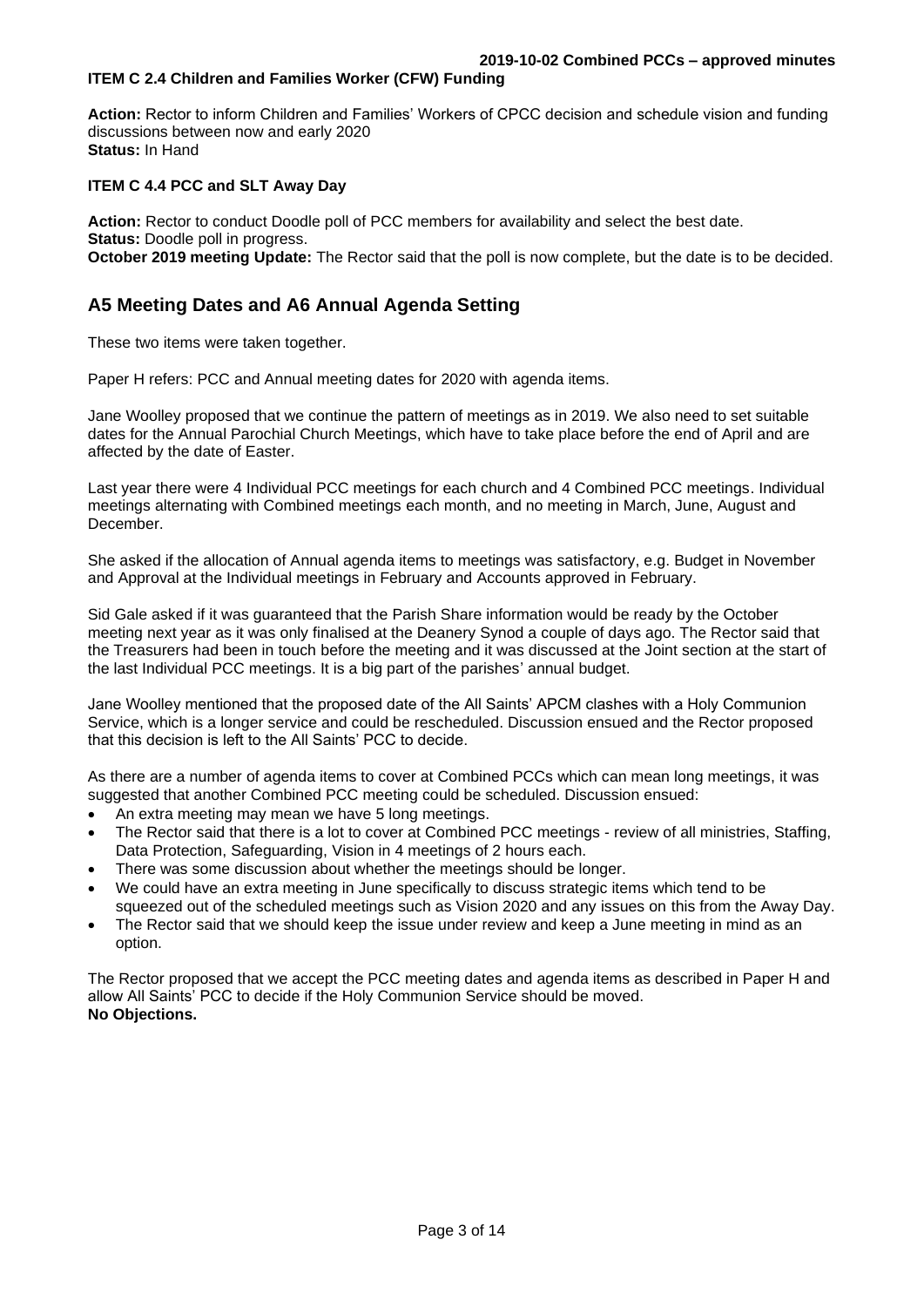# **A7 Other Joint Issues**

The Rector said that he was not aware of any other joint issues.

# **B Mission Strands**

# **B 1 Children, Youth and Families**

# **B 1.1 Update and Plans**

Papers B refers:

- Update on Sunday Groups, including Kids Church,
- Updates on Youth Fellowship, Pebbles Family Service, Fledgelings and Holiday Club.
- Updates on Schools including Y Club.
- Professional Development (Training)
- Priorities (see below)
- Thanks to all who help with the Children and Families Work.

The Children and Families Workers highlighted the following from the report:

### **Harwell Fledglings**

They are particularly pleased with the Harwell Fledgelings. There has been a positive response to the move to St. Matthew's Church and the CFWs are considering a permanent move. Some families have not been in church before so this is a barrier removed.

## **Youth Fellowship**

More young people have joined Youth Fellowship recently. The youth leaders have met the Diocesan Youth advisor and discussed how developing the team can further improve the evenings for youth.

### **Priorities**

Both Children and Families workers are consistently working for more than their contracted hours, frequently working 5 hours or more longer per week.

Some of their time is not well used, such as the time spent on the Harwell Feast and Chilton Family Fun Day, which was 40 hours - a working week. They do not feel that this is time well spent, or where their main focus should be, or that they did anything that someone else could not have done. They and the CFW volunteers were also very busy with the lead up to Holiday Club and Reflective Spaces at both Schools.

They did ask people to lead and volunteer, but it is the same core people and they had to be there both days. The Church volunteers also serve teas at the Feast and it was half term. There are possibly other ways that volunteers can help with children's work, e.g. with Advent Doors and administration.

The Employment Group leader reminded the CFWs that the group is available to help on this and other matters. A CFW said that they expected to work longer for Holiday Club but not consistently week in, week out.

## **Youth Work**

Sarah Barrett is also doing Youth Work, which she enjoys, but is also extra hours.

The Rector said that youth work was in a good place with a good core group and momentum, but in need of resource.

### **Harwell Scouts**

Melanie Shields said that the two Harwell Cub packs had met with the CFWs to do their Faith badge, 20 on Monday and 14 on Wednesday. The Rector added that all sections of the Scout group also parade at Harwell for Harvest and attend the Remembrance Sunday services.

### **Afternoon Fledgelings**

The Wednesday afternoon Fledgelings session will almost certainly stop as only a few families are attending, some also attend the morning session and it is expensive to run. They did reconnect with some families who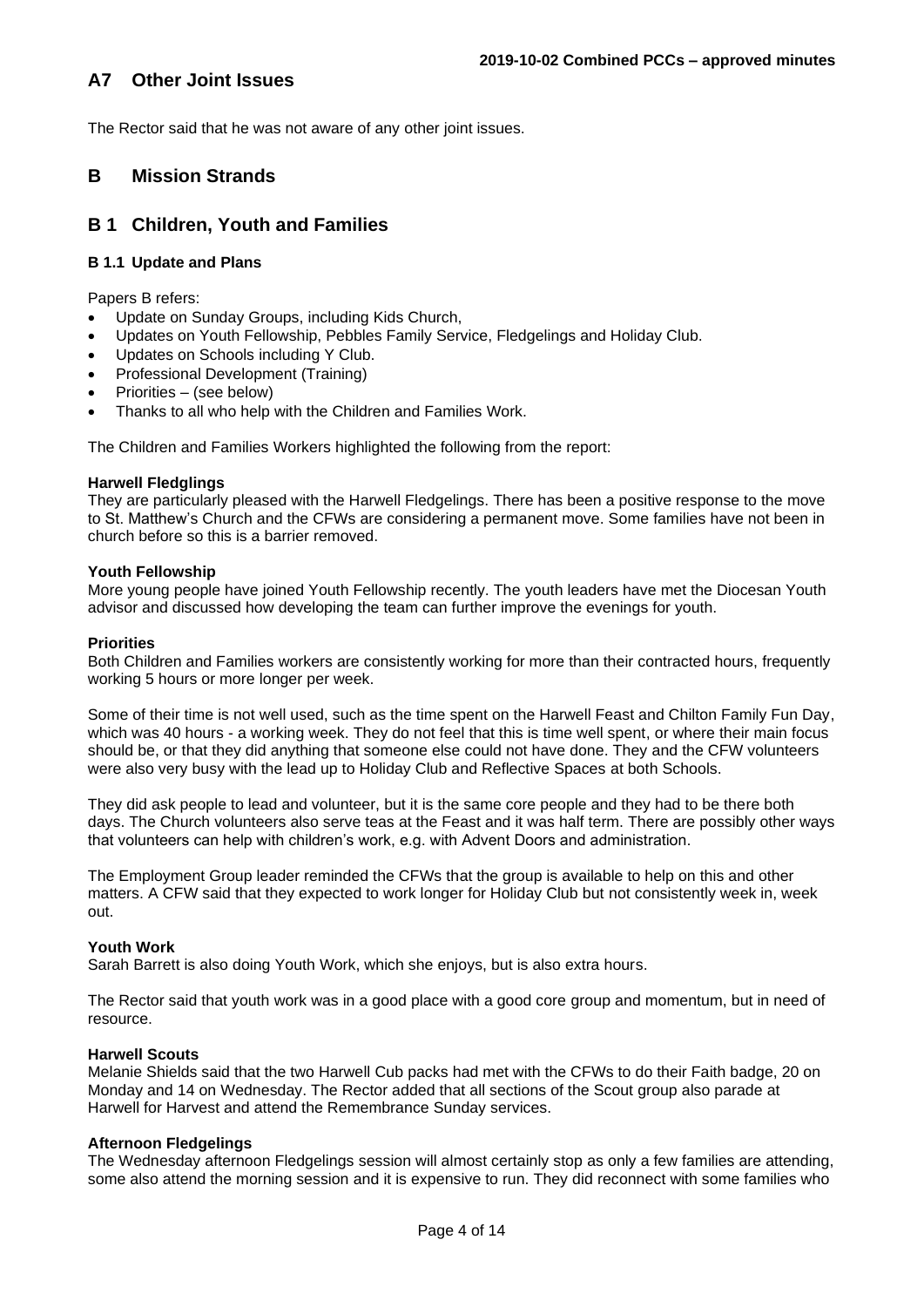attend Nursery in the morning, but these children have moved on to full-time school, so the session has fulfilled its purpose.

The Rector said that at their earlier meeting today it was stated that with children and families there is quite a lot of change quite quickly and the Children and Families work has to be responsive. The CFW activity cannot be set in stone, we should plan groups and activities to an extent, possibly for two years but not necessarily three. We must have a flexible approach, picking up on opportunities and stopping things that are not working.

A PCC member said that it was good to see that the CFWs are prioritising as they can't do everything and this will prevent burnout.

### **PCC members raised the following items:**

### **Christmas Tree Weekend**

Tony Hughes, the St. Matthew's Christmas Tree and Lights Co-ordinator asked if there was a children's Christmas tree decorating event at St. Matthew's on the same morning that they were putting up the tree. Melanie Shield said that this would be at All Saints' in the morning and St. Matthew's in the afternoon to avoid a clash. It was stated that there is a Christians Against Poverty course on the Saturday morning as well. Arrangements were discussed.

### **Possible Pebbles Family Service in Harwell**

A PCC member asked about this. Sarah Barrett said that it would not be on Sunday, but possibly a weekday after school, with a bit more "Messy Church" in style but with the same content. If it was at Harwell on Sunday as well as at Chilton it would split the congregation not grow it.

Melanie Shields said that some families from Fledgelings have gone and we could find a way to reconnect, e.g. after school.

### **C 4.2 Lead Academy**

This item was taken at this point so that the CFWs could comment.

Paper K refers: Report on the first weekend of Lead Academy. For background see item C 4.2 of the July Minutes and leadacademy.net.

The first weekend was attended by both Children and Families Workers, the Church Administrator, a Harwell Churchwarden and the Rector. Rev Pam Rolls and the Chilton Churchwardens were unavailable so there were more Harwell than Chilton delegates at this weekend. There had been a debrief meeting in the middle evening to which PCC members were invited.

The Rector and other delegates reported:

The weekend had included exercises designed to get the delegates to think about why the churches are there, the situation and culture that the churches have now, and what the delegates would like them to be like in the future:

### **Why**

- The reasons that the congregation, the local community, the church leaders and God think the church is here.

### **Situation**

- What is going well

- Where we are stuck – opportunities such as encouraging people to move from the 'crowd' to the 'congregation'.

# **Culture**

- The delegates thought that there is a respectful and welcoming culture in both churches. There are only a few small negative points to consider.

### **Growth Curve**

- Organisations can grow quickly, reach a plateau of numbers and activity, then fade away again. Successful organisations are aware when they reach a plateau and take suitable steps to grow again.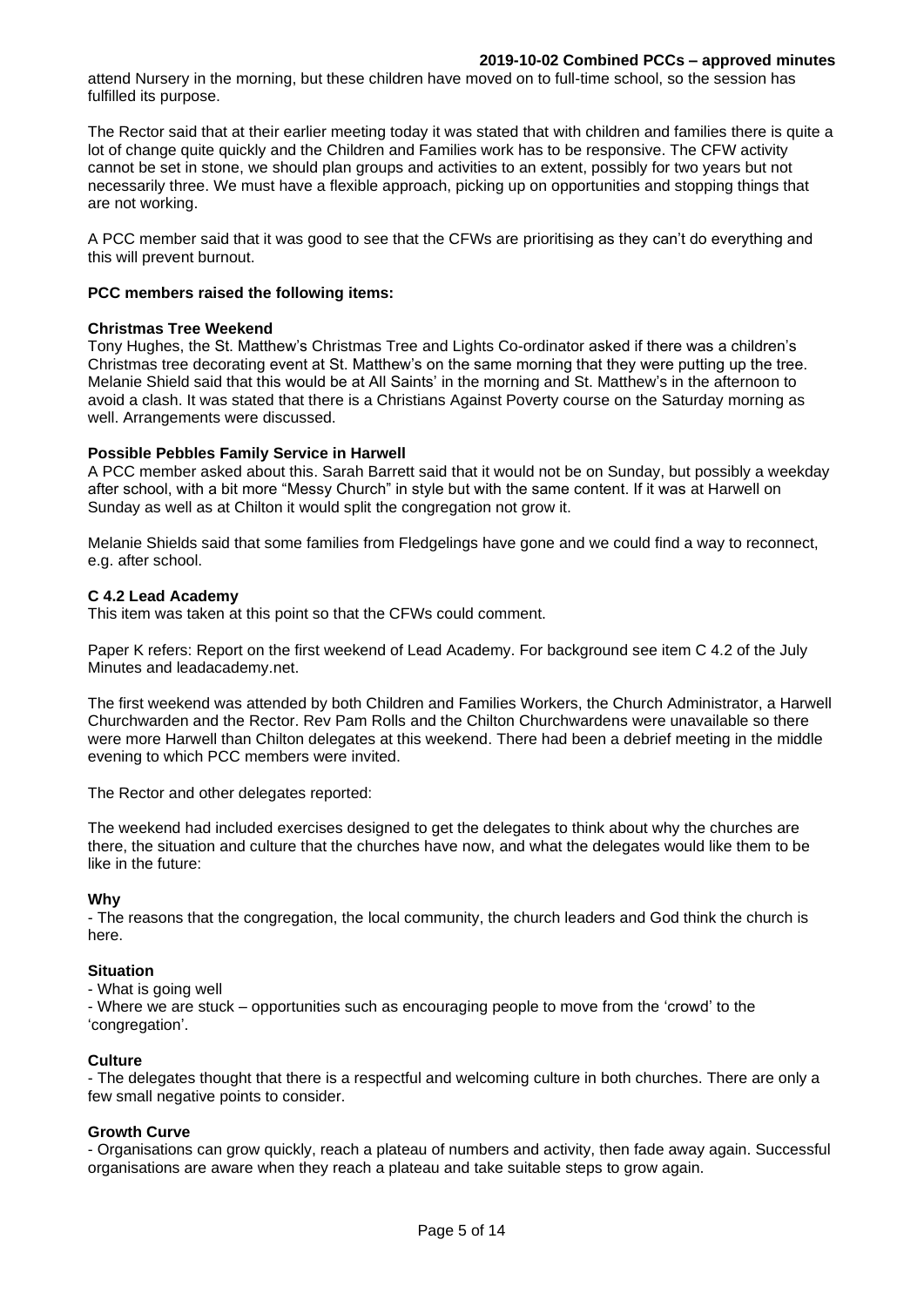# **Future**

# - What would happen if nothing changed?

- A "Merlin" exercise where you imagine the church as you would like it to be in 5 years (the steps needed to get there considered later). This was done individually and the conclusions have not yet been shared. The Rector suggested that PCC members could also do this exercise, then compare the ideas with the delegates' ideas. He wanted everyone to be of a similar mind and agree rather than dictate. We should have a strategy and destination in mind, though God may direct us elsewhere.

The delegates had found the weekend hard work but are excited about the thoughts and ideas that the exercises had provided. We need to consider how to communicate these to the PCC and wider church.

# **B 4 World Mission**

## **B 4.1 Update and Plans – Proposed Albania Partnership and World Mission Allocation 2019**

Paper F refers: World Mission Allocation for St. Matthew's and All Saints' PCCs:

- List of amounts per organisation or individual from each church.
- A summary of the work of each organisation and their connections with the parishes, including Endri and Dyshi Tabacu who work for the Light of the World Church in Shkoze, Albania.

Helen Brook, World Mission Group leader, summarised progress to date on the proposed Albania partnership:

She had given a presentation to the April 2019 CPCC meeting about a possible partnership with Albania and submitted a paper to the July CPCC describing the work that they do (See the minutes of these meetings for more details).

The World Mission Group is proposing that Endri and Dyshi Tabacu become Mission Partners and receive the funding that was allocated to Christine Perkins. Christine has now retired from working with Pioneers, but does some volunteering for them so the allocation includes a small sum to cover expenses.

Helen Brook added that she did not realise that a paper on the support for Edri and Dyshi Tabacu was required for this meeting.

The Rector said that the organisations are the same ones we have supported for the last few years, as decided at a review in June - July 2017.

Helen Brook answered questions:

## **Albania Partnership**

### **A PCC member asked if a significant contribution to a project was still being considered – taken from the 10% allocation to World Mission from recent significant legacies left to the Parishes, and would there be a proposal at some point?**

Helen Brook replied that the World Mission Group had discussed giving a lump sum for building work (mentioned in their prayer letter) at some time in the future. They have not yet talked to Endri and Dyshi Tabacu about this possibility and don't know how definite it is. There are a number of reasons to support them from the World Mission Budget – they are in Europe, and we do not support anyone in Europe at the moment, and close to the UK so visits to and from them are feasible. There is nothing definite at the moment. If we decide that we want them as Mission Partners and establish a good relationship, then we could see if the legacy funding could be spent on something they need.

## **A PCC member said that a proposal would be needed to donate a significant sum of money.**

Helen Brook said that there is no concrete proposal yet and agreed that a proposal would be needed. The World Mission Group would need to sit down with the Tabacus and ask what their needs and plans are, then see if there is a connection between the two.

## **A PCC member asked if the annual contribution would drop if we also donated to a project.**

Helen Brook said that the annual requirement for the Tabacus and their church is £600 per month. Their annual funding requirement would go up with a new building. The amount allocated from the parishes would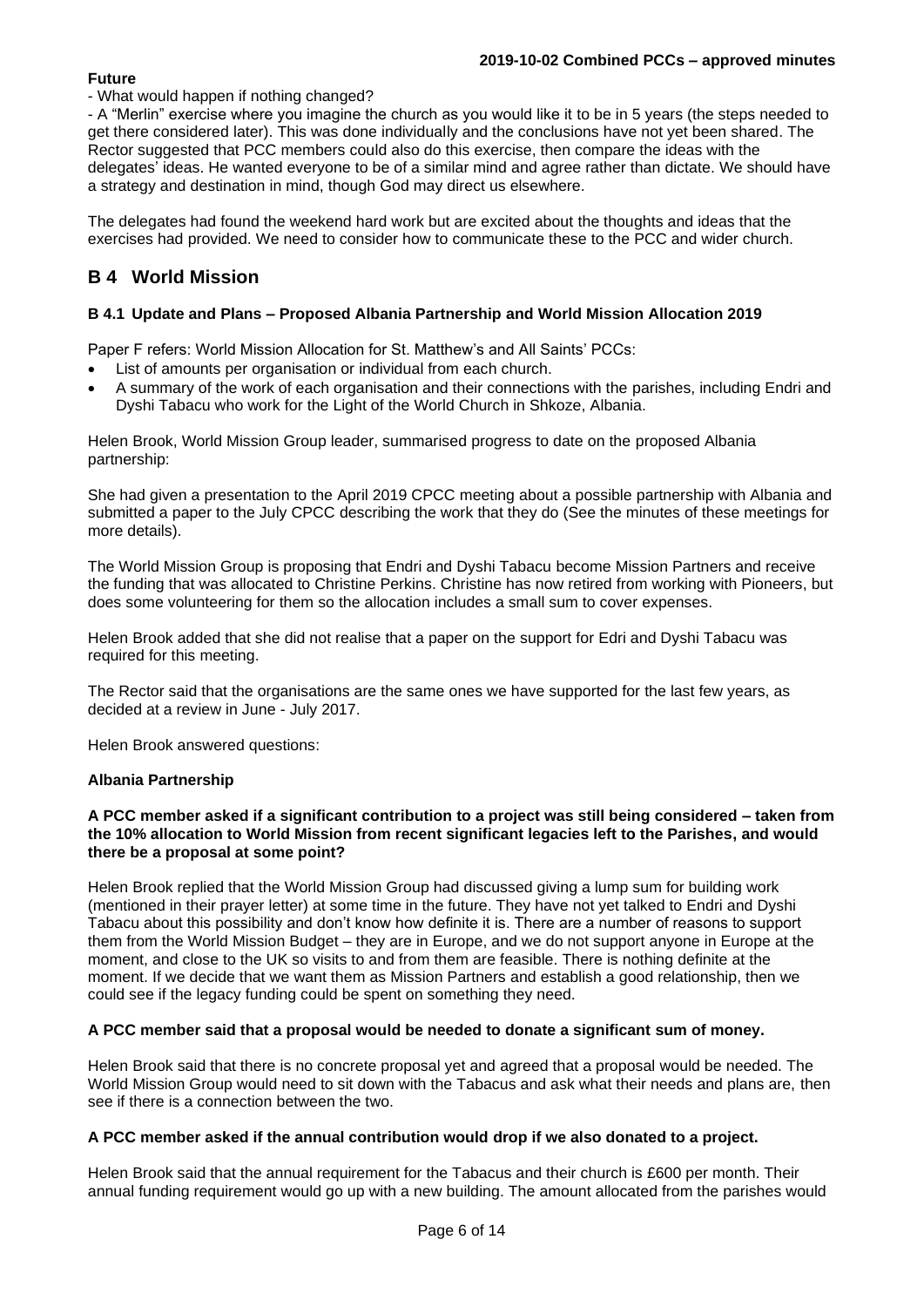be reviewed by the WMG as are all allocations. When the WMG contacted the Tabacus, the funding from the Baptist Missionary Society World Mission for them and the Church had just dropped off totally, so they need extra funding.

# **Review of Supported Organisations in Allocation**

## **A PCC member asked when the next review would be:**

Helen Brook said that the last review was two years ago, when the organisations we support were aligned with the Anglican Church's 5 marks of mission (see June 2019 CPCC minutes). The PCCs have not asked for a schedule of reviews, for example we could review every 3 years as many organisations do. The organisations are likely to say that they still need funding.

The organisations we support have some connection with the parishes – for example there was a Mission Aviation Fellowship pilot from Harwell and there is a strong historical connection with Chilton.

The Rector said that he wanted the number of supported organisations reduced in the 2017 review as he was struggling to understand who they all were and to feel engaged with them all, and the congregations may have felt the same. We are more likely to be engaged with fewer organisations. If we change the organisations regularly, we are less likely to feel engaged. We focus on one organisation or individual a month, so each one is only promoted once a year. If there are more organisations and they are promoted even less often, we will struggle to understand what the organisations are about. We can give money but want more – to engage hearts as well as wallets.

## **A Chilton PCC member said that Chilton may struggle to make its contribution this year and asked what the priorities are**.

Helen Brook said that the individuals should be the priority as the organisations will have reserves (as indicated in the paper).

The Rector mentioned that he has been in contact with David and Heather Sharland but contact from John Abu Bakker seem be less frequent recently. This was discussed briefly and it was stated that people in Chilton may be in touch with him. Helen Brook said that this could be discussed at the Individual PCCs.

The Rector said that the next stage is for the Allocation to be approved by the Individual PCCs. There is currently no Benefice World Mission Budget, though having one would give some protection to the giving side. This was discussed a couple of years ago and we decided to leave arrangements as they are. Standing Committees can also approve the allocation.

The Rector said that he thought that the Combined PCC is minded to accept the allocations as detailed in paper F.

### **There was a general sense of agreement to this.**

# **B 2 Evangelism and Discipleship of Adults**

## **B 2.1 Home Groups**

Paper C refers: Annual Report 2018-19 from Jean Barton, Home Groups Co-Ordinator

- Lent Central report.
- Mothers and Children's group.
- Topics being studied.
- Number and meeting times of the groups, numbers of attendees.
- Home group leaders meeting report including a need for increased publicity and sharing of material.
- Thanks to the group leaders and members.

A PCC member said that it was helpful and important to have a Home Groups Co-Ordinator as they can provide support to the groups that need it occasionally, and is a sign that we take Home Groups seriously. The Rector said that the Co-Ordinator also feeds new people in to the most appropriate group.

A PCC member said that Home Groups could be publicised from the front on Sunday or fliers could be given out. The Rector said that there would be a focus on Home Groups on Bible Sunday and a push at Lent and Advent.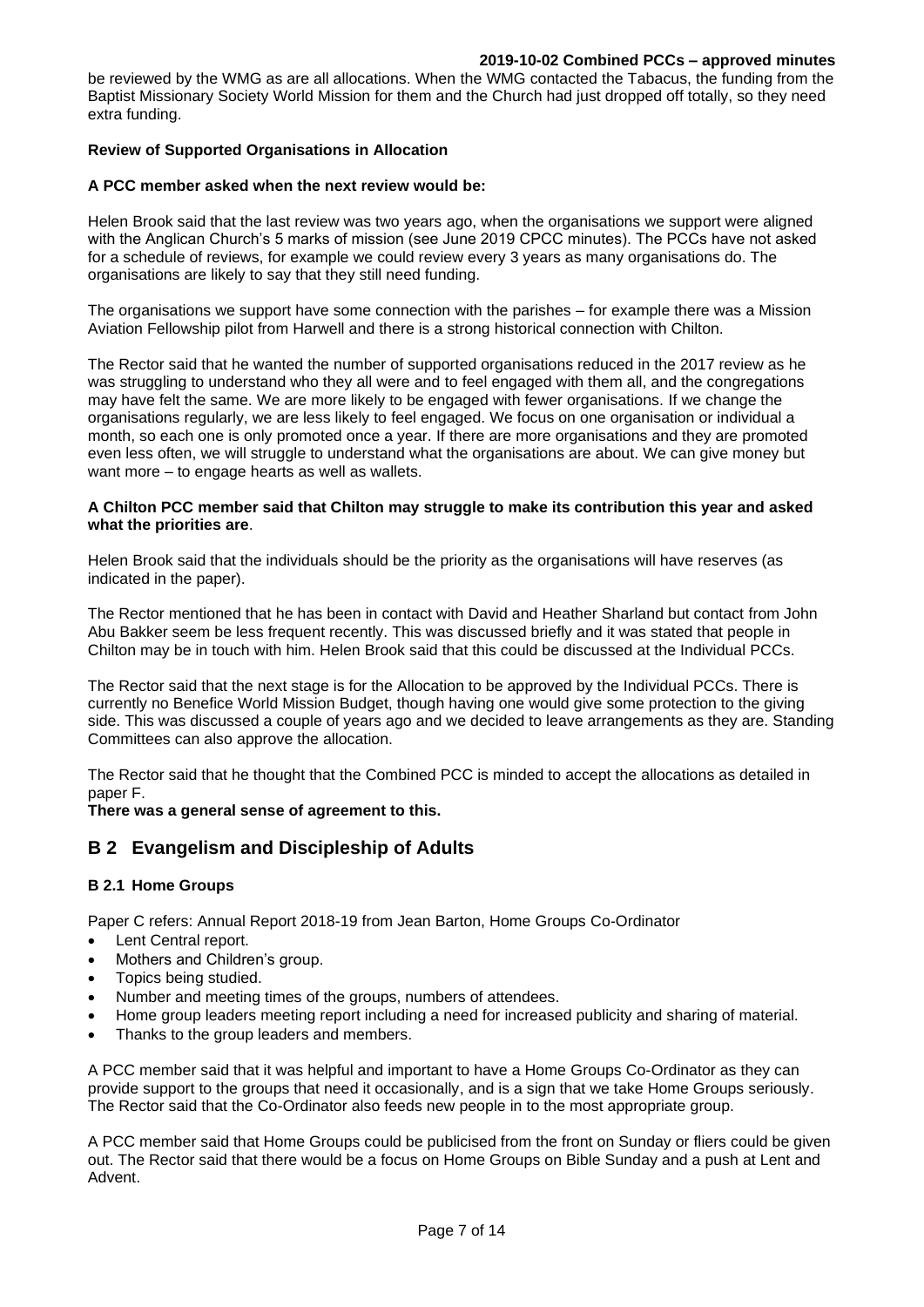The Rector said that he had reported on Lent Central at the last meeting. There could be an Advent Central series for 3 or 4 weeks, and material has been identified. Home groups may stop for Advent.

It was suggested that a home group could meet in St Matthew's Church, which people are used to visiting and it would be less of a barrier to attendance. It could replace an existing group. The Rector said that home groups may expand with extra members joining for Lent or contract if the group members joined Lent Central

The Secretary said that his daytime home group meets in St. Matthew's.

## **B 2.2 Baptisms, Weddings and Funerals**

The Rector said that these continue.

## **B 2.3 Alpha and Christianity Explored**

Phil Corbishley reported that there was a daytime Alpha Course running at the moment.

## **B 2.4 Responding to Financial Need**

## **B 2.4.1 Christians Against Poverty (CAP) Money Courses**

The Rector reported that a couple of courses have been run since the October meeting, including a youth course. A course may be run at Didcot Baptist Church.

Delegates don't tend to be from the Benefice, but are fairly widespread amongst the local towns and villages. There is concern that this is not publicised much on the church website.

Sid Gale said that the local organisers would not know if people from these parishes attended courses run elsewhere. It was stated that courses are run in Wallingford and Newbury.

The Rector thanked the CAP Money coaches for the work they do.

### **B 2.4.2 CAP Centre**

The Rector said that the CAP Centre accounts will be distributed. There was nothing else to report.

### **B 2.4.3 Didcot Emergency Foodbank**

The Rector said that we continue to collect for the Food Bank at both churches.

There was discussion of the collection of fresh and preserved produce for the Harvest Festival services and its transport to the Food Bank.

### **B 2.5 Social and Community**

Yvonne Sanderson reported:

### **Recent Events**

Hospitality Sunday had taken place with people invited to lunch. It was a good thing to encourage and it will be run again. It encourages a culture where it is acceptable to invite people to your home which is a positive thing to do.

The Rector added that there have also been walks and a trip to Bournemouth which was a pleasant day, though numbers were down on last year.

Unfortunately, the trip to Oxford and the Quiz had been cancelled. It was suggested that the number of events could be cut down so that fewer were cancelled.

Yvonne Sanderson said that the Social Group team started with great enthusiasm and lots of ideas, but has now dropped to just her taking an active role. She will carry on with organising events and hope that people support them. These events are important for fellowship and to invite people to – for example the Treasure Hunt was attended by people who do not attend church.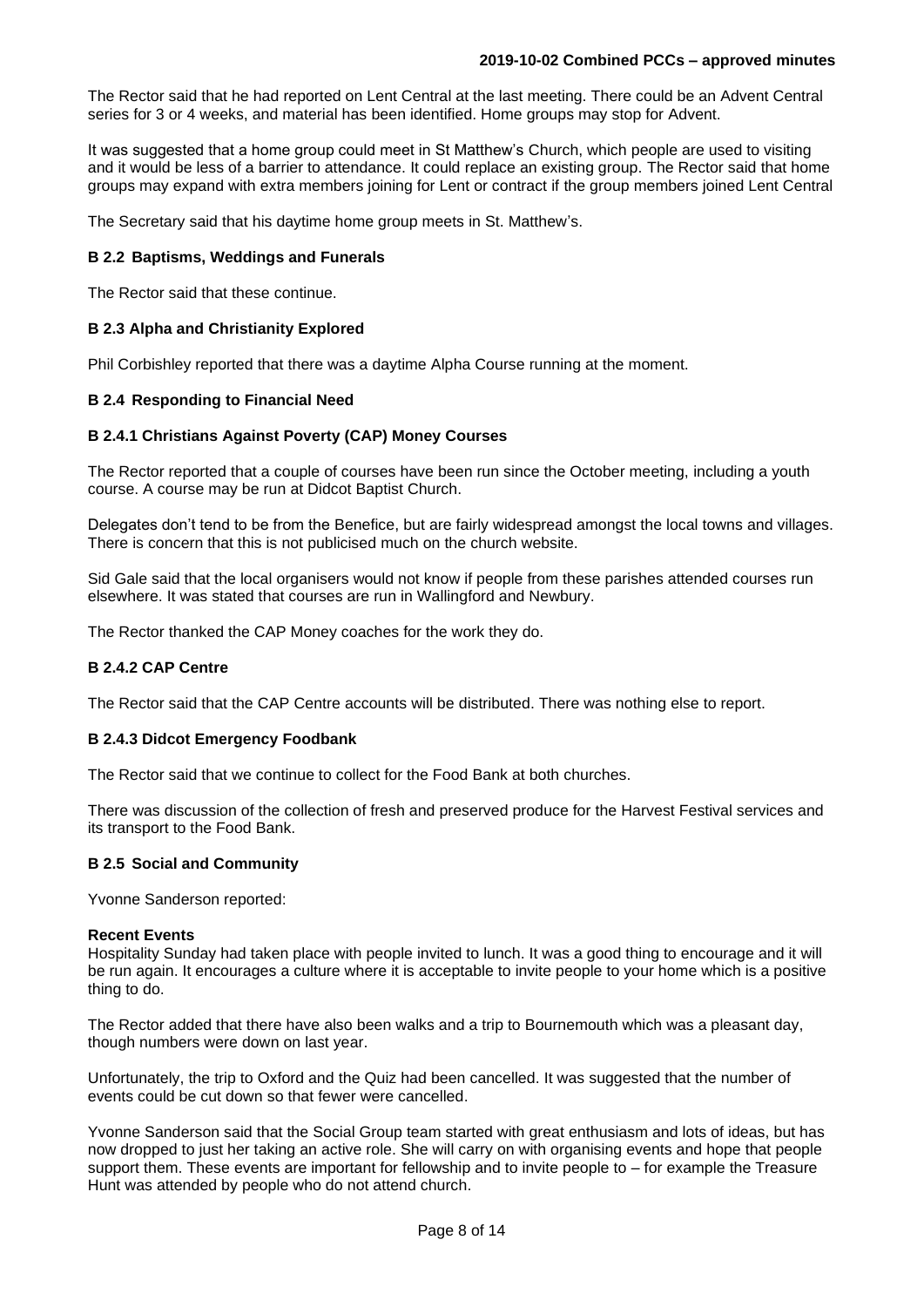The Rector said that it was important to have social spaces as well as coffee after church, to engage people who would otherwise not be involved.

# **Barn Dance**

This is on 16<sup>th</sup> November. Posters are up, tickets are £10 for adults and children free, any surplus funds will be donated to Tearfund. Nibbles and soft drinks will be provided.

Help is required with: setting up and decorating the hall, a person to do the calling and be there on the day. (Yvonne Sanderson is unavailable that day).

It was stated that though numbers may be low now, people may get tickets nearer the event.

# **B 3 Pastoral Care**

Paper E refers: Reports on:

- Visiting Team volunteers, leaders and advertising, and an appeal for more volunteers.
- Home Communions.
- Generation Gold services including a Harvest Service and lunch,
- Plans for the All Souls' service.
- Thanks to all who help.

The Rector said that the Pastoral Care work is continuing and highlighted that Generation Gold is well supported. We are particularly looking for Pastoral Care visitors in Harwell.

# **B 4 World Mission**

**This item was taken earlier in the meeting.**

# **B 5 Worship Services**

## **B 5.1 Update including Fresh Expressions**

The Rector said that there is nothing to report. Reference was made earlier in item B1.1 to the current Pebbles Family Service and a possible weekday Pebbles Family Service.

# **C 1 Communications and Operations**

## **C 1.1 Update and Plans**

Paper A refers: A list of the Church Administrator's recent activities including:

- Advertising and co-ordinating a trip to Bournemouth on 7th September
- Hosting a UK National Church Administrator Training Day
- Holiday Club Bibles
- All Age worship leaflet updated and printed
- Setting up a new payment page on the website
- Advertising the Charity Barn dance
- Broadsheets
- Advertising Alpha and co-ordinating a rota for Alpha puddings

Alongside the regular work of emails, notice sheets, service sheets, fees and wedding returns

The Rector highlighted the Church Administrator Day, and added that the Administrator will be going on maternity leave in the New Year – the Employment Group will consider and advise on this.

## **C 1.2 General Data Protection Regulation**

The Rector said that this is mentioned in Matters Arising, and is a work in progress. Chris Pollard will help fine-tune the documents and databases. GDPR has implications for processes for the Occasional Offices. The church database is a big piece of work.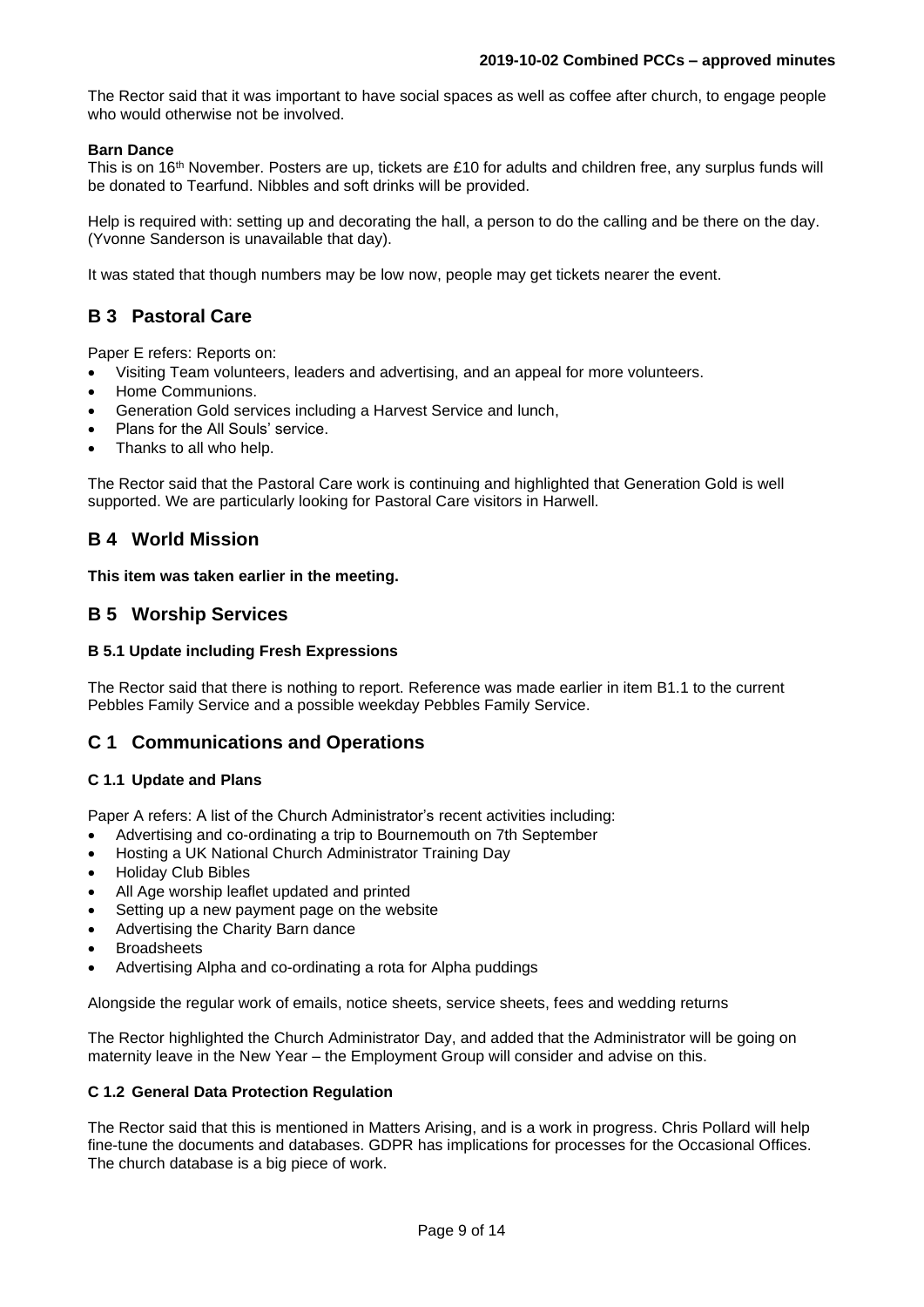See Matters Arising – Item held over to January 2020 meeting.

# **C 2 Stewardship and Finances**

## **C 2.1 Update and Plans Including Benefice Share**

See also Matters Arising.

The Rector said that the Stewardship Group had not met since the last CPCC meeting. Benefice Share had been covered at the September Individual PCC meetings.

# **C 3 Safeguarding**

## **C 3.1 Update and Plans**

Paper D refers: Safeguarding Report September 2019, submitted by Mel Gibson:

- All DBS checks were carried out for the helpers of Holiday Club. Next year it should be easier as the DBS checks last for 5 years and most of the helpers for next year will probably have helped this year.
- We have received a letter from Rebecca Norris-Bulpitt, Safeguarding Assistant and Training Officer at Church House concerning Safeguarding Training and Safeguarding needs for 2020 so that we can continue to work towards creating a church which is safer for everyone.
- The training modules are now:

Basic Awareness (Formerly CO) Foundation (Formerly C1) Leadership (Formerly C2) Safer Recruitment (Formerly S1) Responding to Domestic Abuse (Formerly S3)

- Your Safeguarding Officer attended the Course Responding to Domestic Abuse S3 this month at Church House.
- The Rector said that the updated list of DBS-checked people will be put on the church database rather than the website as stated in the report.

The Rector said that there is a responsibility of the CPCC to oversee safeguarding but much of the work is delegated to the Safeguarding Officer and the staff team. He added the following information:

There was a flurry of activity before Holiday Club as we were not up to date on checks and this was expedited. The people involved underestimated the work required but they did carry it out and only one volunteer had to wait until half way through the week before they could help. Jane Woolley helped considerably with this. We will be in a much stronger position going forward. We are setting high standards, working to the book and being very diligent. A lot of people are involved in Holiday Club.

### **PCC members DBS Checks**

Jane Woolley said that according to Church of England Rules, all PCC members are supposed to be DBS checked as they have oversight of Children and Families Work. It was stated that other organisations have similar rules for people with oversight of children's work though they may not do any of the work themselves.

## **ACTION: Jane Woolley to check all PCC members have up to date DBS Checks**

# **C 4 Staffing and Leadership**

## **C 4.1 Update and Plans**

The Rector said that we had talked about Children and Families Worker funding at the last CPCC meeting (Item C 2.4 in the July 2019 Minutes).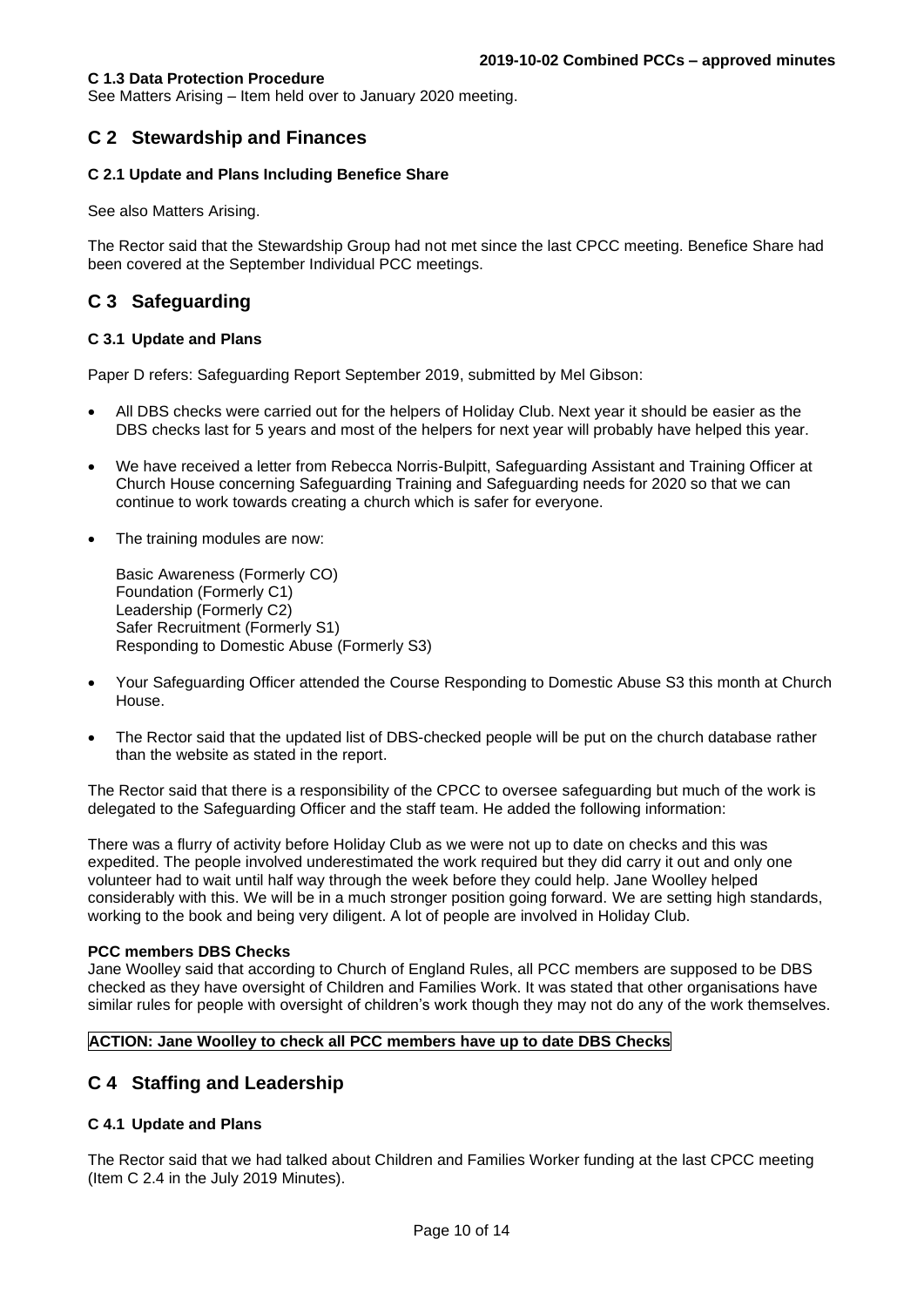## **C 4.2 Lead Academy**

This item was taken earlier in the meeting.

## **C 4.3 Permission to Assist at Communion**

The Rector said that this item is deferred to the next meeting. The list of people is being reviewed.

## **C 4.4 Employment Committee**

Paper G refers: Proposal for Independent review of Staff Performance Appraisals

Hazel Benton, Chair of the Employment Committee, explained the proposal:

Two independent reviewers are required as part of the procedure for the salaried staff's annual review. Currently the salaried staff are the Children and Families Workers and the Church Administrator. The reviewers are to:

- a) Check that the Performance Appraisal has been carried out.
- b) Be an unbiased point of contact if the reviewee wished to discuss any points or raise issues about the outcome.
- c) For an independent person/s to have knowledge should there be any issues of performance not being to the required standard.

The proposal is for one church warden from each church to be given the documentation of the performance review once it has been carried out.

Action is only required if:

- a) No documentation is presented within two months of the agreed review date.
- b) The reviewee wished to speak to them about anything in their review.
- c) They felt that the Employment Committee needed to be aware of any issues and potentially take action.

The two Churchwardens of each church decide amongst themselves who will undertake this role. The Churchwardens change and have different background knowledge. No knowledge of employment law is required though.

Discussion ensued and Hazel Benton answered questions:

- The Employment Committee has not yet approached the Churchwardens
- If no documentation has been received, the reviewer reminds the Rector or tells the Employment Group who reminds the Rector.
- Discussion ensued about the situation if neither Churchwarden wanted the role. It was stated that this could be addressed if it occurred rather than adding more wording to the procedure.
- The reviewers just look at the documents and can ask the Employment Group if there is anything that they don't understand. They return the documents to the Rector once read.
- The reviews may be rescheduled as circumstances dictate.
- It was stated that similar arrangements are in place at other churches, where the Churchwardens represent the PCCs as the employer.
- The Rector said that this would be a local variant of the Churchwarden's job description as not all churches have employees.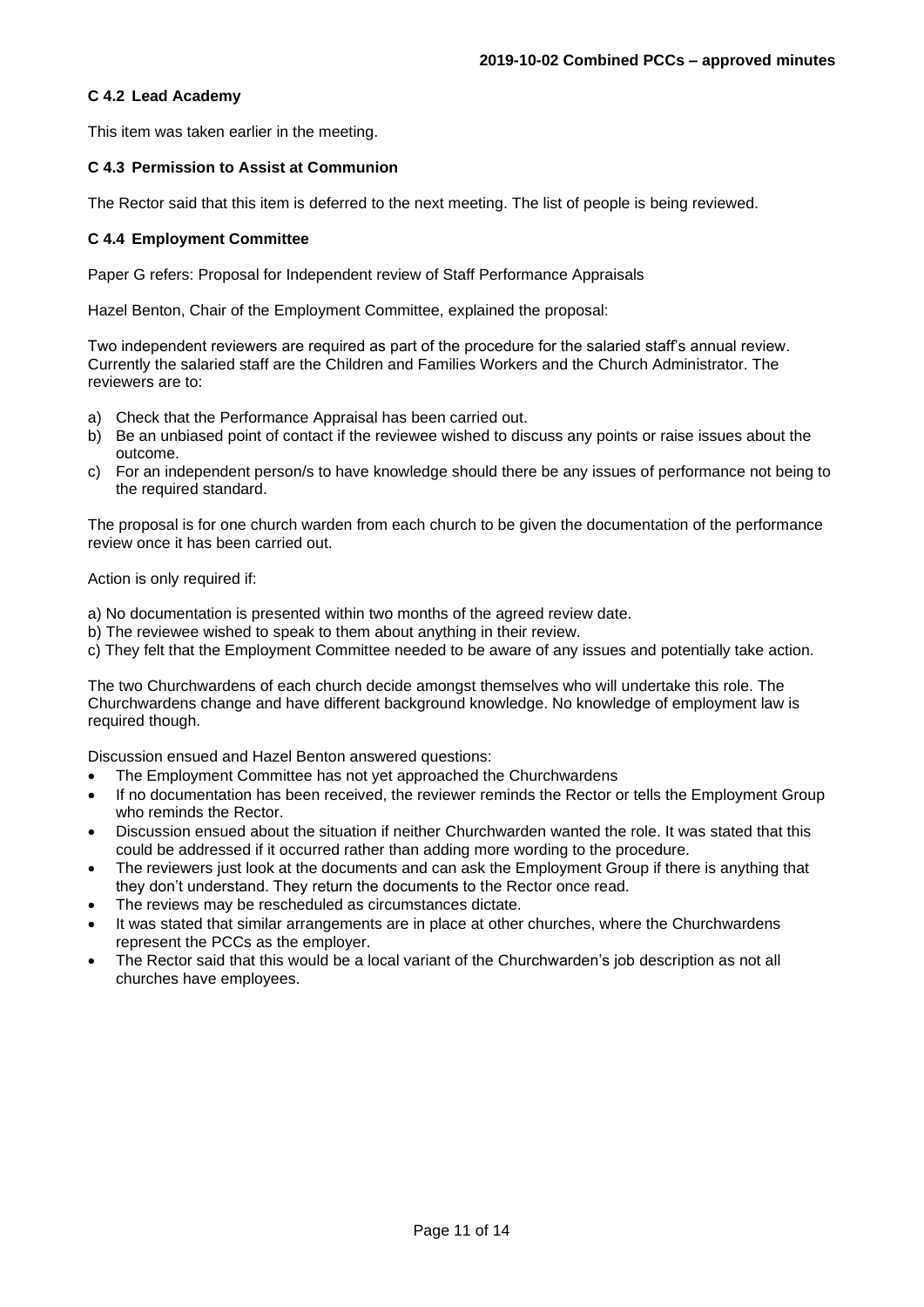| <b>Resolution</b> | The CPCC agree that the Performance Review paperwork for salaried<br>staff (currently 3) should be sent to one Churchwarden from each of the<br>two churches to carry out the reviews as described in Paper G |                 |  |                       |                                                     |
|-------------------|---------------------------------------------------------------------------------------------------------------------------------------------------------------------------------------------------------------|-----------------|--|-----------------------|-----------------------------------------------------|
| <b>Proposed</b>   | Rector<br>(Chair)                                                                                                                                                                                             | <b>Seconded</b> |  | Passed by<br>the JPCC | Unanimously.<br>(9 JPCC<br>members were<br>present) |

# **C 4.5 PCC and SLT Away Day**

See also Matters Arising.

The Rector reported that two or three dates are quite close in popularity from the Doodle poll. He suggested that the venue is the Centre for Reflection in Aston Tirrold. **No Objections.**

# **C 5 Wider Church**

## **C 5.1 Deanery and Diocesan Synod, C 5.2 Synod Reports 2018, C 5.3 Common Vision Conference and C 5.4 Development Fund**

These items were taken together.

## **Deanery Mission Action Plan and Walk**

Sid Gale, Deanery representative, reported:

The Deanery is compiling a Mission Action Plan.

A trial walk as part of the Wallingford Deanery Pilgrim Path Walks, based on a scheme devised by Chipping Norton Deanery, intending to foster contact between the various parishes of the Deanery, was planned for mid-August, but the weather was too hot and it has been scheduled for mid-November. It will be a circular walk from St. Mary's Church Wallingford to St. Mary's Church Cholsey and back. It will be advertised in the notice sheets. It is the first time the walk has been more widely publicized.

There should be a Pilgrim Path Champion in each Benefice, to promote the walks. Unfortunately, no one has volunteered in our Benefice.

## **Common Vision Conference and Development Fund, Bishop's Area Presentation Day**

The Rector said that the conference was a few months ago. Sid Gale said that the Common Vision was presented and the Parish Planning Tool (cards) explained. There will be more information at the Bishop's Dorchester Archdeaconry Common Vision Conference on 9<sup>th</sup> November.

### **Discussion ensued:**

## **A PCC member asked what the purpose of the Diocesan Vision was in the context of the different Mission Action Plans and Visions of each church.**

Sid Gale said that these should be what each church wants them to be, they should include the Common Vision principles of becoming a Compassionate, Contemplative and Courageous church.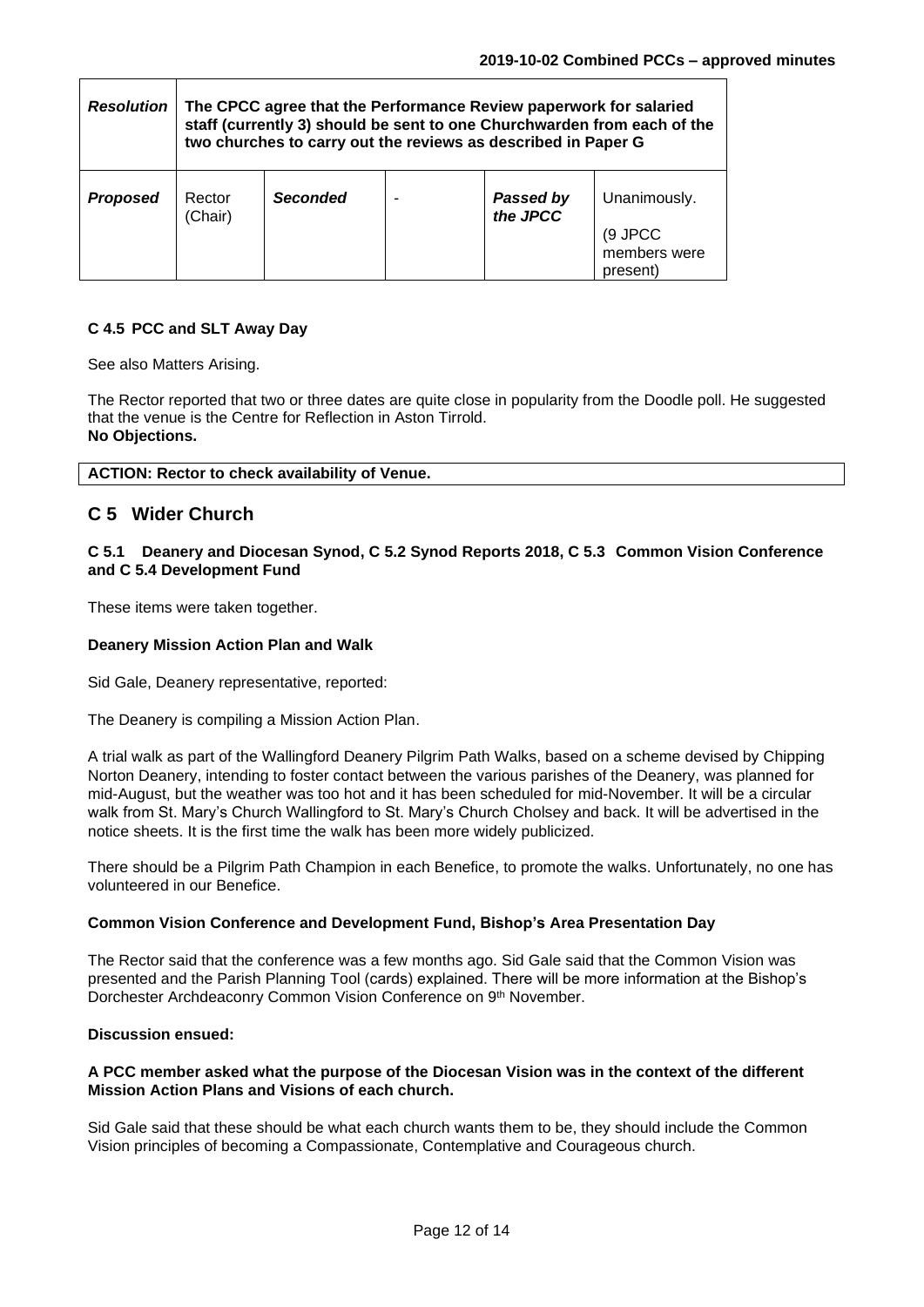The Rector said that there are also the 7 priority strands. Funding will be released when church plans and the strands align. They are:

- making a bigger difference in the world
- sharing our faith and growing the local church
- growing new congregations
- serving every school in our communities
- setting the discipleship of all at the heart of our common life
- celebrating and blessing the city of Milton Keynes
- engaging in new ways with young people, families and children

Sid Gale said that the Deanery Mission Action Plan is not finalised yet.

## **A PCC member said that we are considering our strategy for our Benefice "Vision 2020" at the Away Day. It would be helpful for PCC members to be aware of any wider strategies or frameworks before we compose our own.**

Sid Gale replied that the Deanery Mission Action Plan is focussing on the Great Western Park and Valley Park - Valley Park in particular will have an impact on our own parish. It is not yet available. The priorities which inform the Deanery Mission Action Plan came from the local churches. The strands will be prioritised at the next Deanery meeting.

The Diocese has a number of strands which our local vision should align with. The framework has been set out, papers have been brought to recent Combined PCC meetings, and there is information on the Diocesan Website on this and the Development fund (oxford.anglican.org/commonvision)

We should bear in mind what the Common Vision is looking for, or else any application to the Development Fund will not be accepted (unless there are exceptional reasons).

## **A PCC member said that vision was discussed at the first Lead Academy weekend and will be discussed with the PCCs, how do we make sure the visions and timing fit together and we are thinking along the same lines (as the Rector stated in his recent email).**

The Rector said that Papers M and N at the last Combined PCC include links to the Diocesan website and the cards in the Parish Planning tool. It is a challenge as the deadlines for applying for funding is the end of January and the end of May. The number of applications for funding may well increase as time goes on.

Other church and Deanery applications will be made, and we cannot cut across them. For example, we could do a joint application for funding for Great Western Park and Valley Park in Harwell Parish in cooperation with the other parishes or non-Anglican churches - especially with youth work. A lot of people who replied to the 2020 Vision email mentioned youth work – we would need to cooperate with other parishes as the young people go to school across the area.

Sid Gale said we should decide these things then see if they align. This is bottom-up strategy which is better than top-down strategy which has been tried before and not worked.

The Rector agreed and added that this is complicated and the time factor adds another level of difficulty as this is a busy period for the churches.

## **A PCC member asked if we don't prove our plans comply with the Common Vision we will not get funding.**

Sid Gale said that more information will be provided at the Diocesan Day in November and the Archdeaconry Conference. The intention is to provide information but it is not ready yet. The Rector said that we need to allow ourselves enough time to carefully consider what is important and get unity but do this in quite an efficient way so we don't miss the deadline for funding.

Sid Gale said that this lasts 3-4 years with £1m available per year.

Rebecca Lewis and the Rector will attend the Diocesan day.